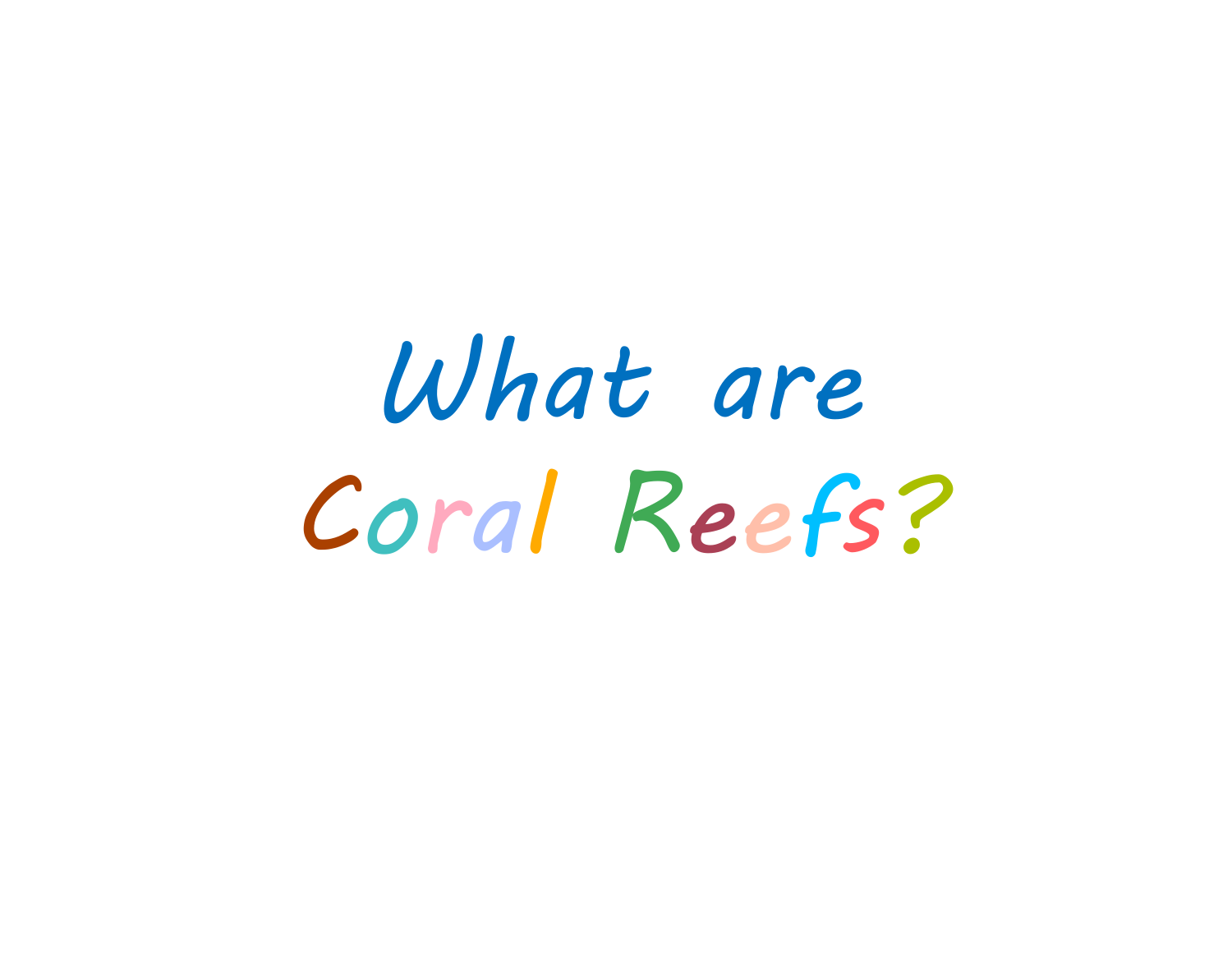

Corals are marine invertebrates that live in the ocean in compact colonies. They are in the class Anthozoa of phylum Cnidaria. Their hard shells are formed out of calcium carbonate that corals secrete.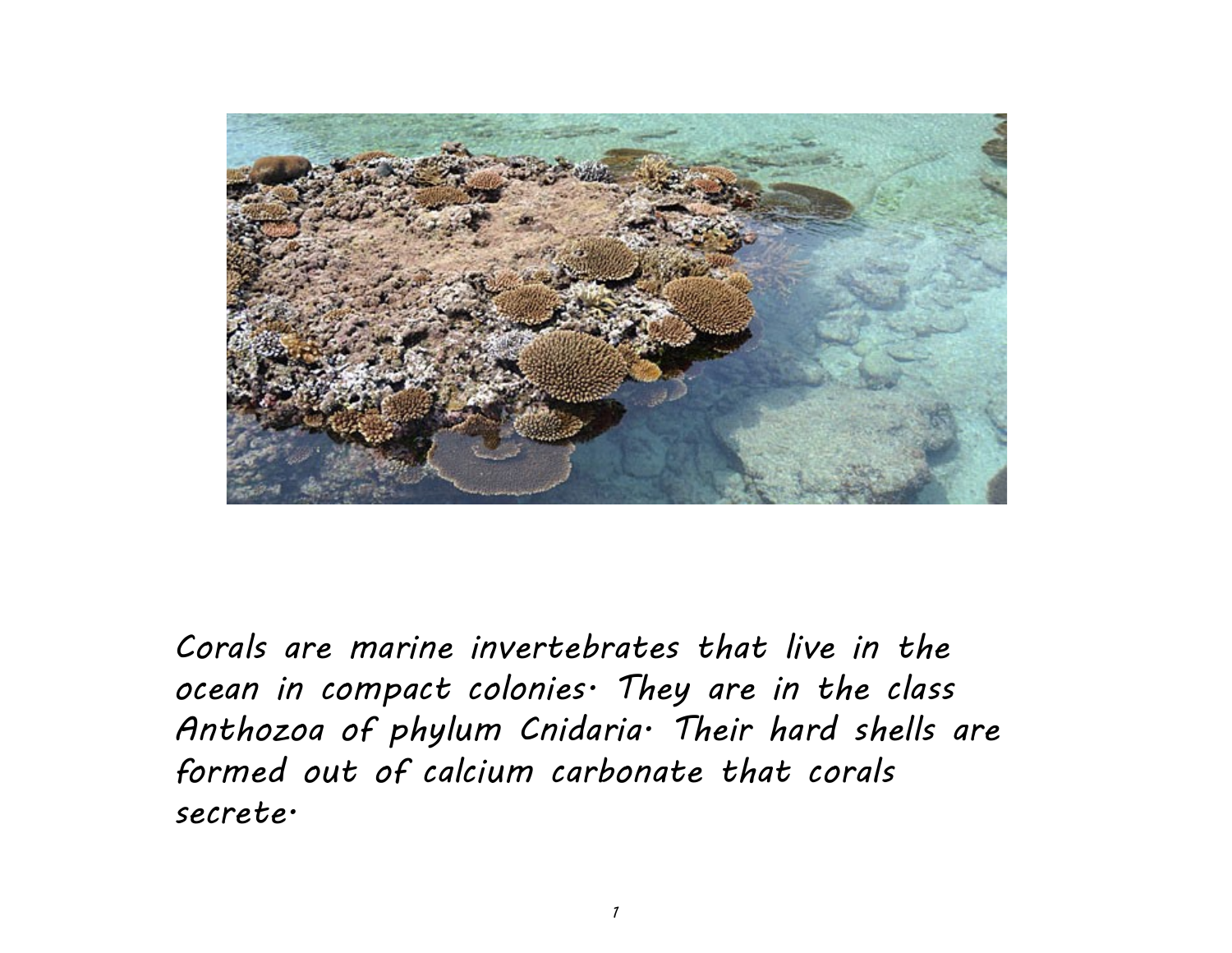

Coral reefs play a very important role for the marine ecosystem! Thousands of sea creatures depend on coral reefs for their survival, as they provide food, habitat, and spawning and nursery grounds.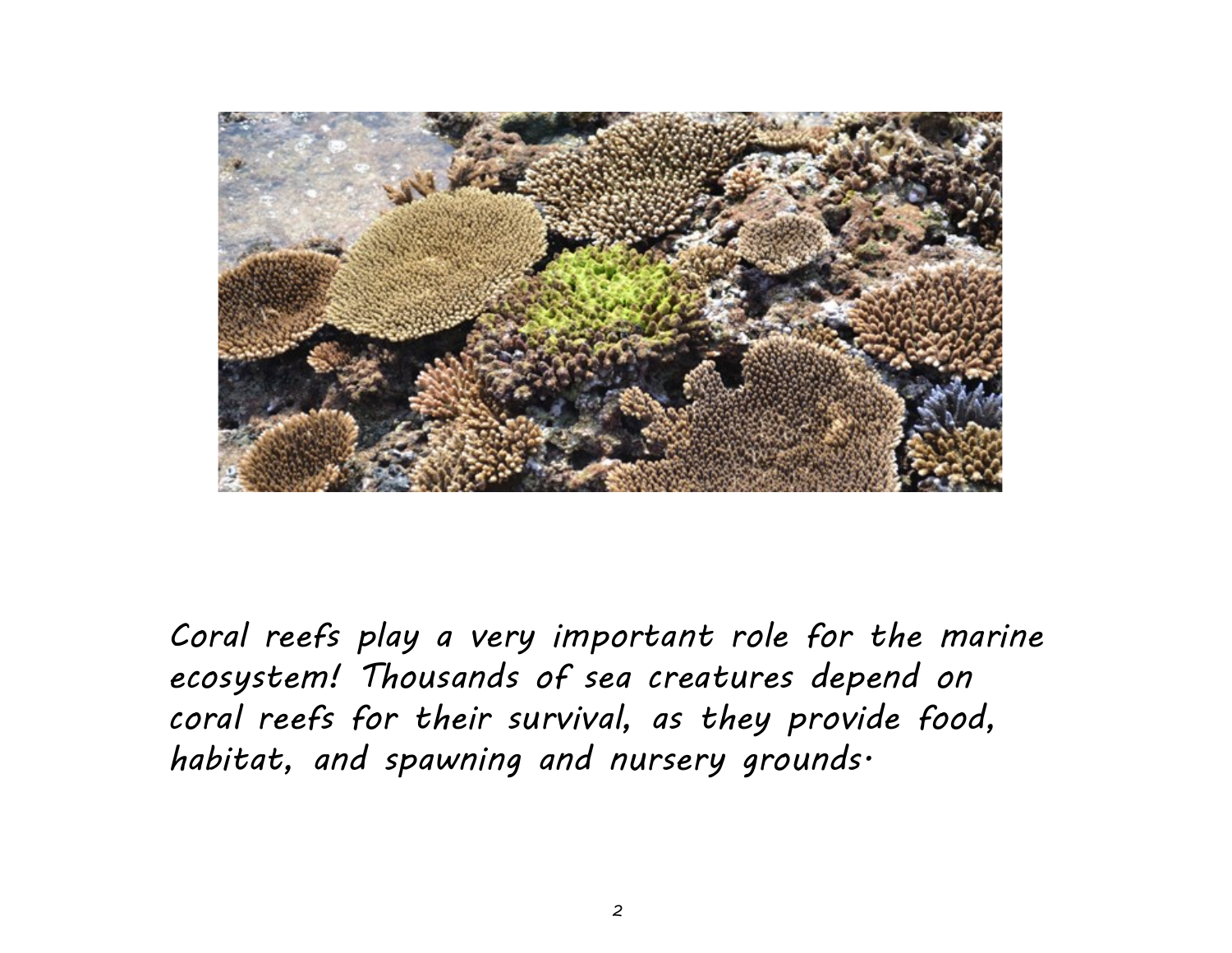

## Not only do coral reefs support marine biodiversity, they support human life as well.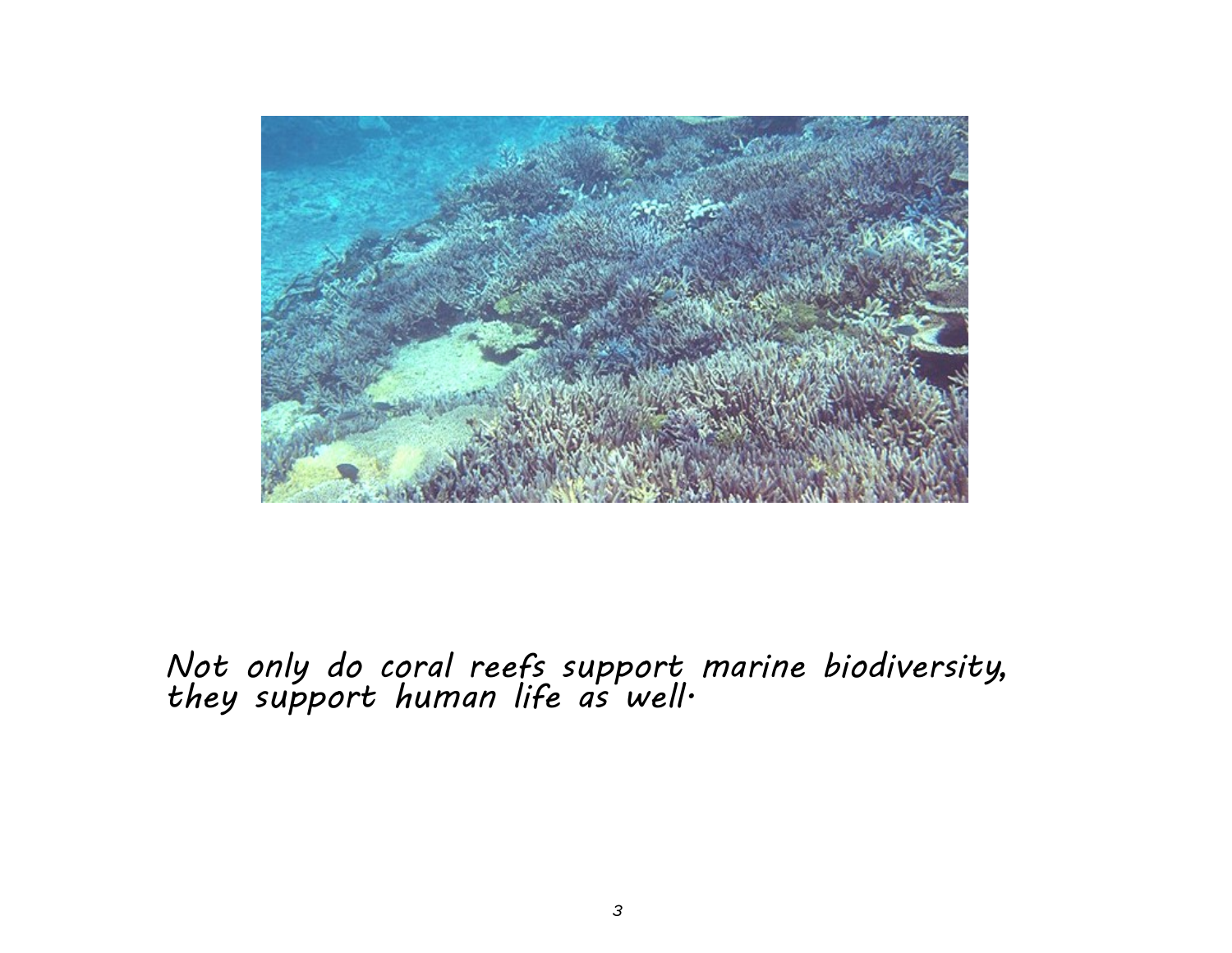

Coral ecosystems protect coastlines from storms and erosion; provide jobs and income to local economies from fishing, tourism, and recreation; are a source of new medicines; and provide food for millions by providing habitat for economically important fish species.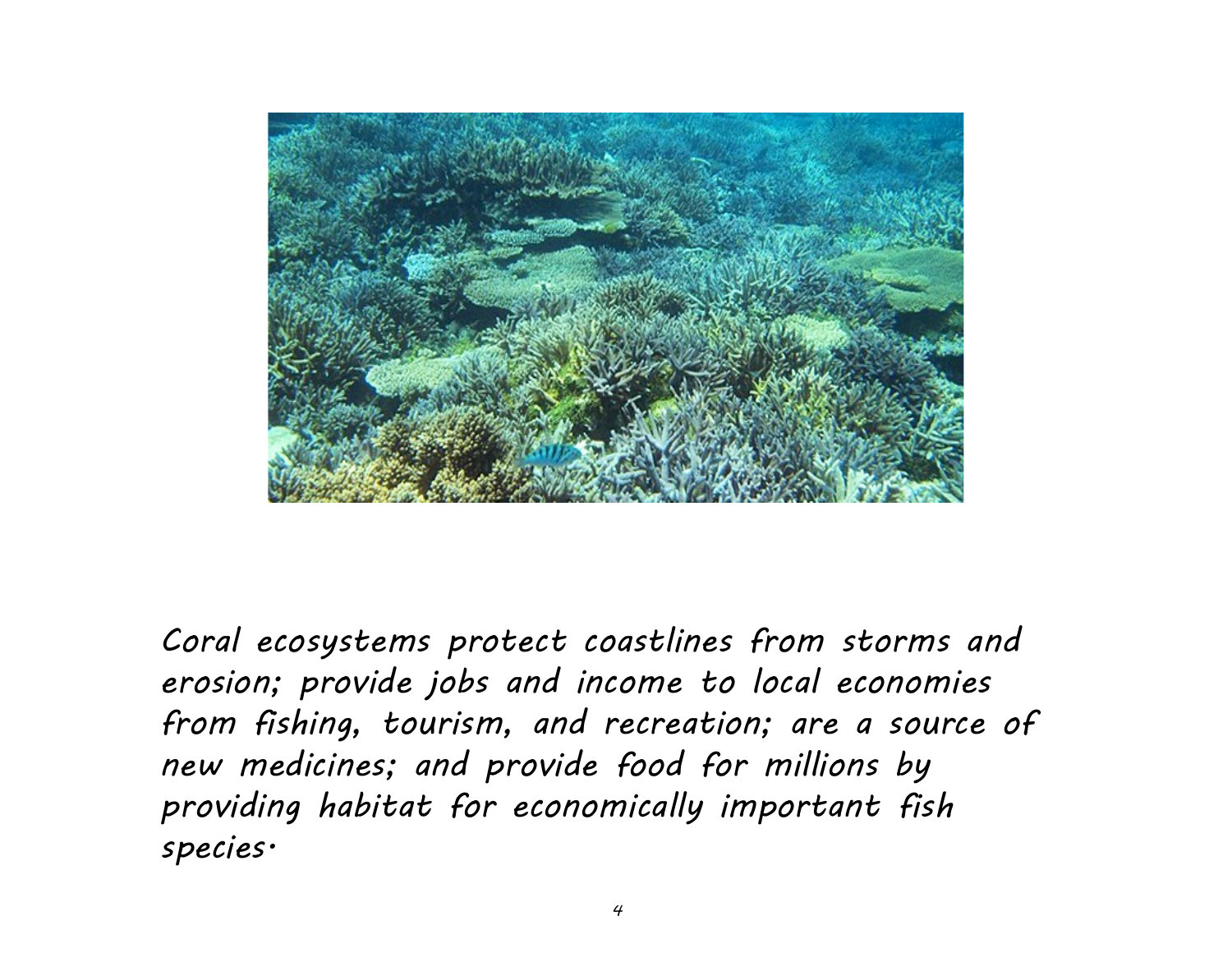

Unfortunately, coral reefs are at risk due to human activities. The three major threats to coral reefs are: climate change, unsustainable fishing, and landbased pollution.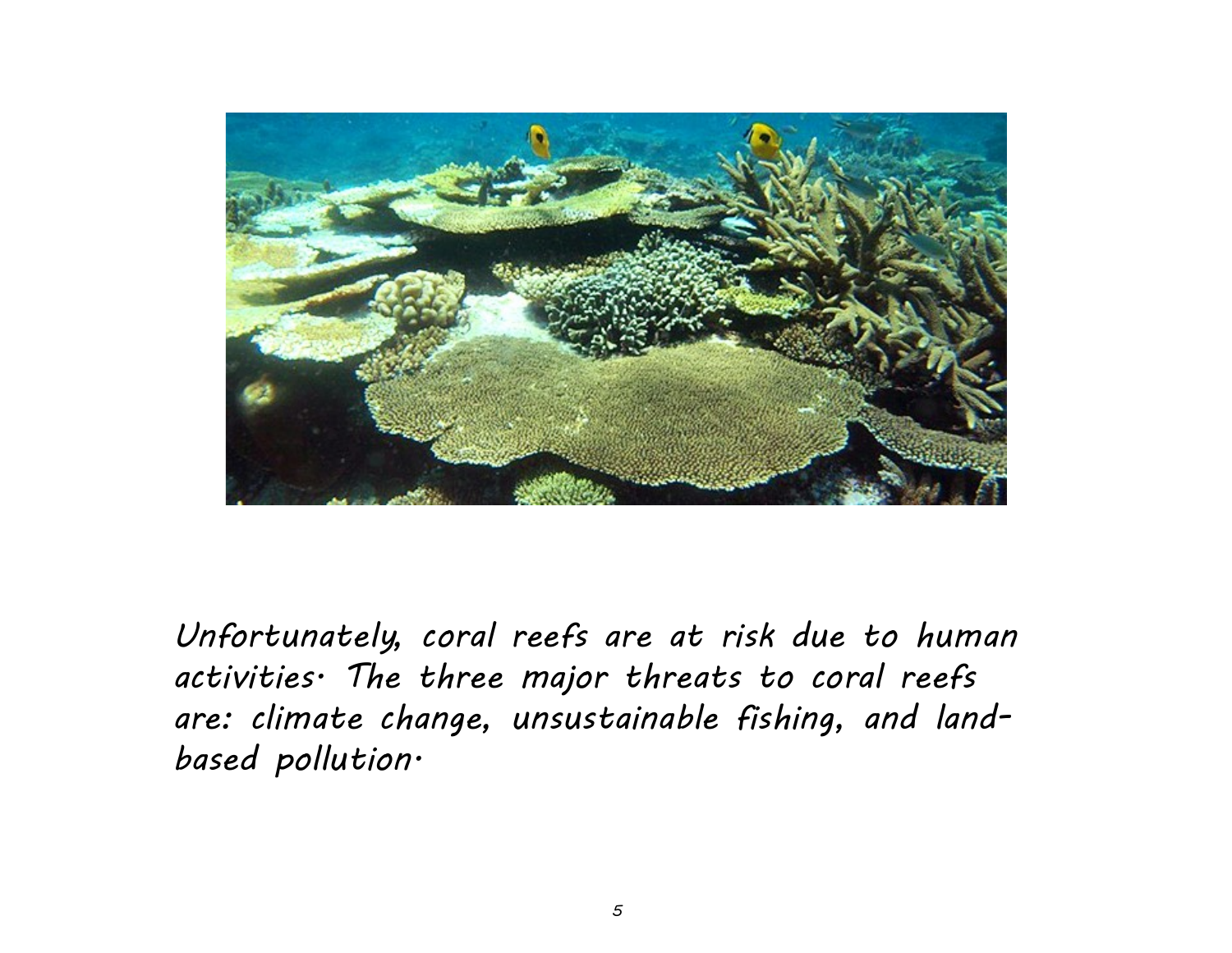

About 20% of the world's reefs are damaged beyond recovery. About half of the remaining coral reefs are under risk of collapse.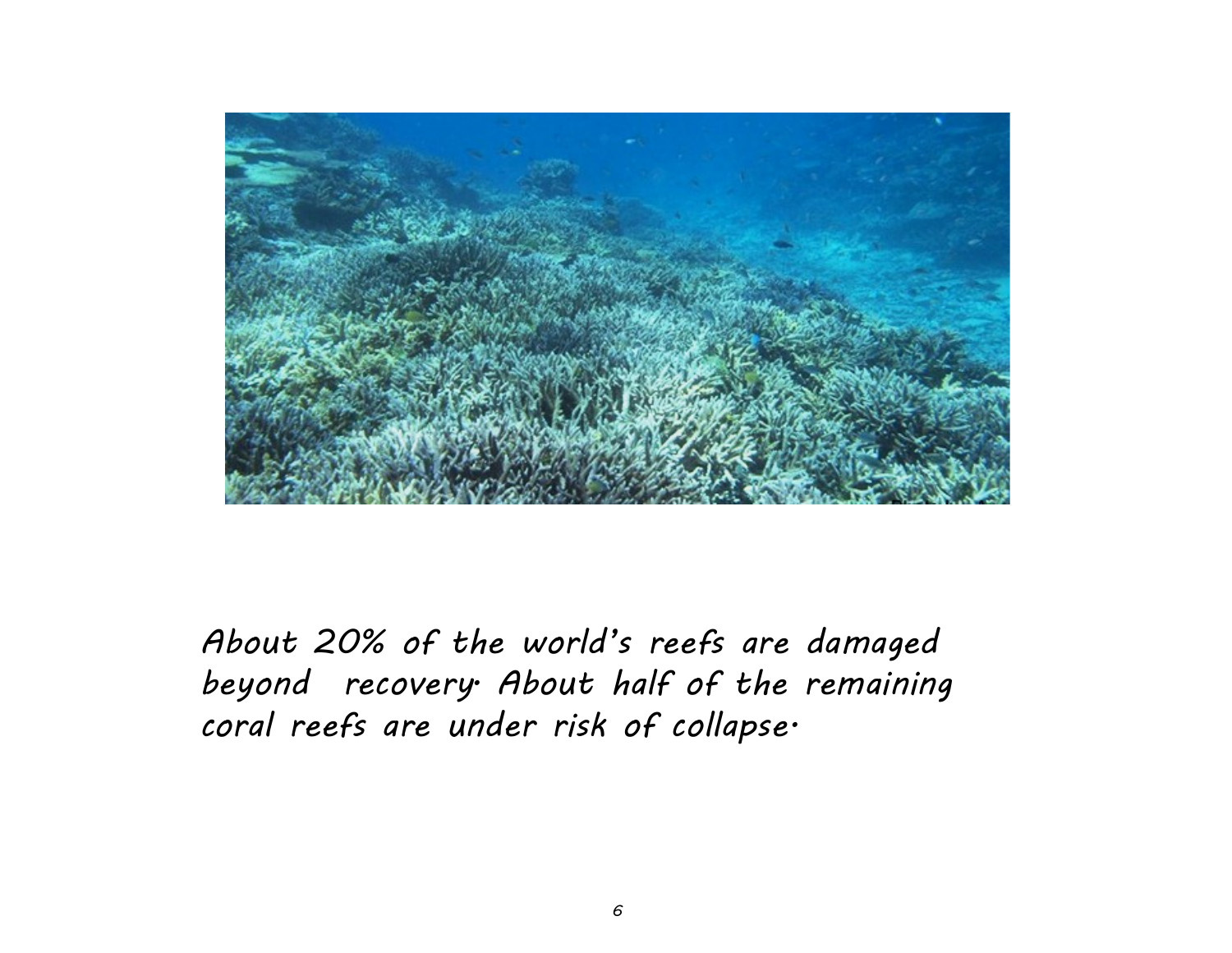

Other threats to coral reefs include: coral disease, tropical storms, tourism, recreation, vessel damage, marine debris, and aquatic invasive species. As multiple threats overlap to create a larger problem, conservation efforts can be very difficult.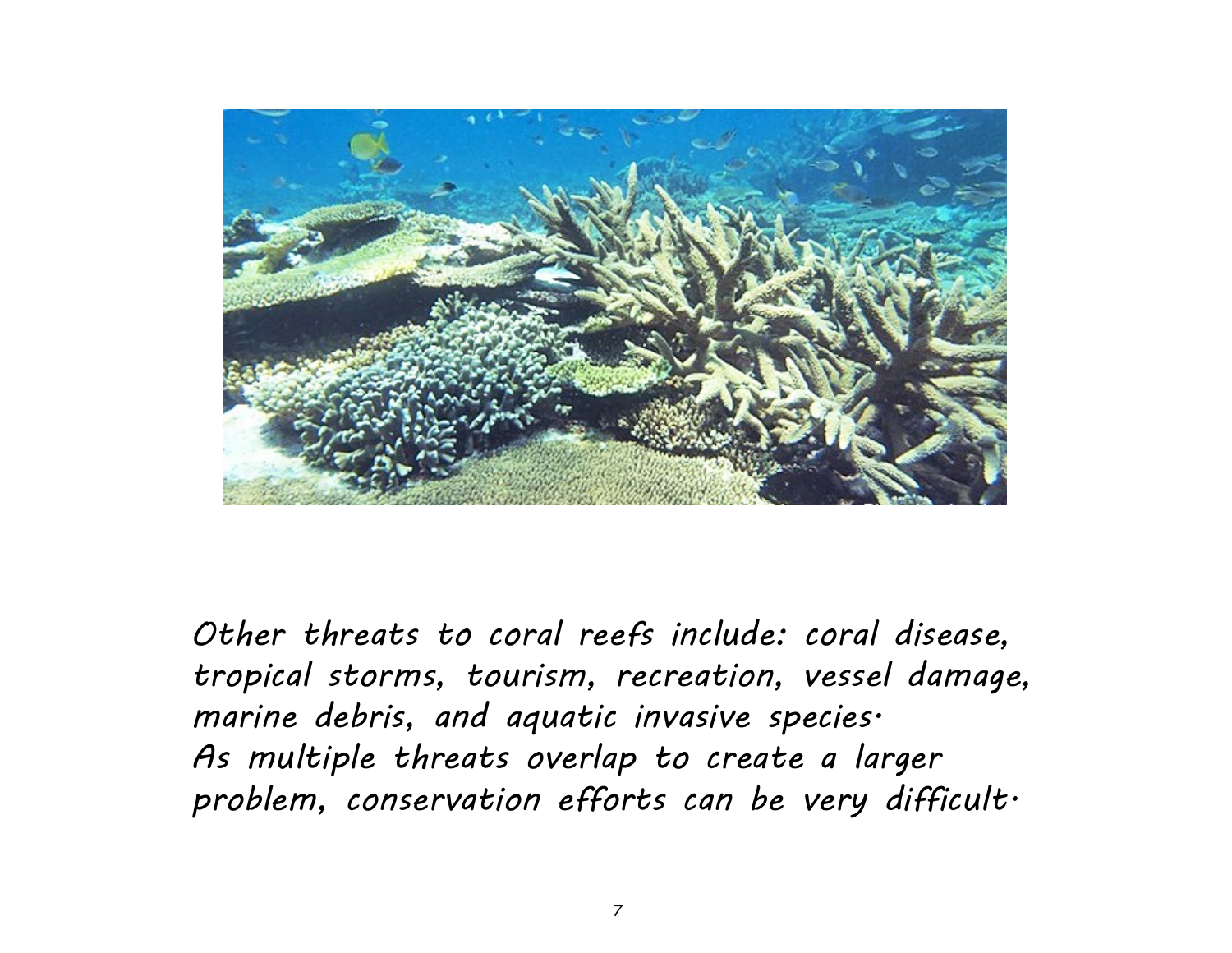

We need to raise more awareness of the important roles that coral reefs play to both the marine ecosystem and for millions of people. What can we do to conserve and protect our coral reefs?